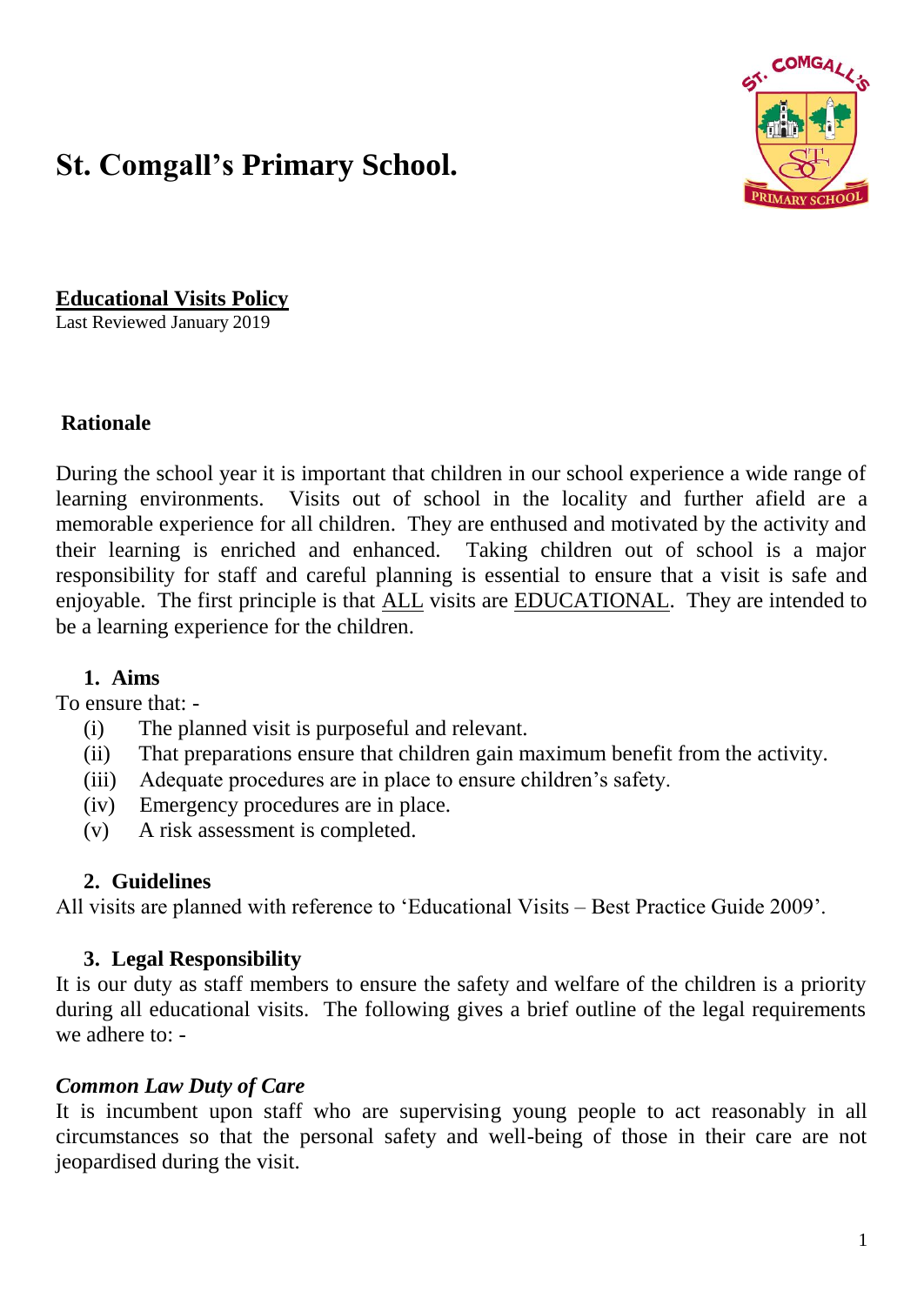## *Health and Safety at Work*

The manner in which such arrangements are developed is through the process of a risk assessment . . . the outcome of which acts as the basis for the organisation to establish that which needs to be put in place to allow the activity to proceed in a way which sufficiently manages the risks to which participants may be exposed.

#### *The Children's (NI) Order 1995*

The central thrust of the Order is that the welfare of the young person must be the paramount consideration and it is this essential principle which underpins effective practice in the area of Safeguarding and Child Protection.

#### 5. **Roles and Responsibilities**

(a) Principal

- Responsible for granting permission for a visit to take place.
- Ensuring a competent group leader/teacher in charge is selected.
- Ensuring the ratio for adults to children is appropriate.
- Ensuring child protection procedures are in place and teachers have been informed of any cause of concern.
- Ensuring necessary vetting of accompanying adults has been carried out.
- Ensuring a risk assessment has been completed by the teacher in charge of the visit.

## **(b)Teacher in Charge (Group Leader)**

- Obtain prior agreement and approval from the principal before any off site visit takes place.
- Undertake and complete the planning and preparation for the visit including class trip checklist (Appendix 1) and risk assessment (Appendix 2).
- Carry out a pre-visit where appropriate.
- Collect relevant information on children taking part in the trip e.g. dietary and medical needs.
- Ensure the ratio of adults to children is correct.
- Ensure child protection procedures are followed.
- Ensure adequate first aid provision is available.
- Ensure emergency contact details are available to all adults on the trip.

## **(c) Learning Support Staff (other adults)**

- Accept the authority and follow the instructions of the teacher in charge/group leader.
- Endeavour to ensure the health and safety of everyone in the group.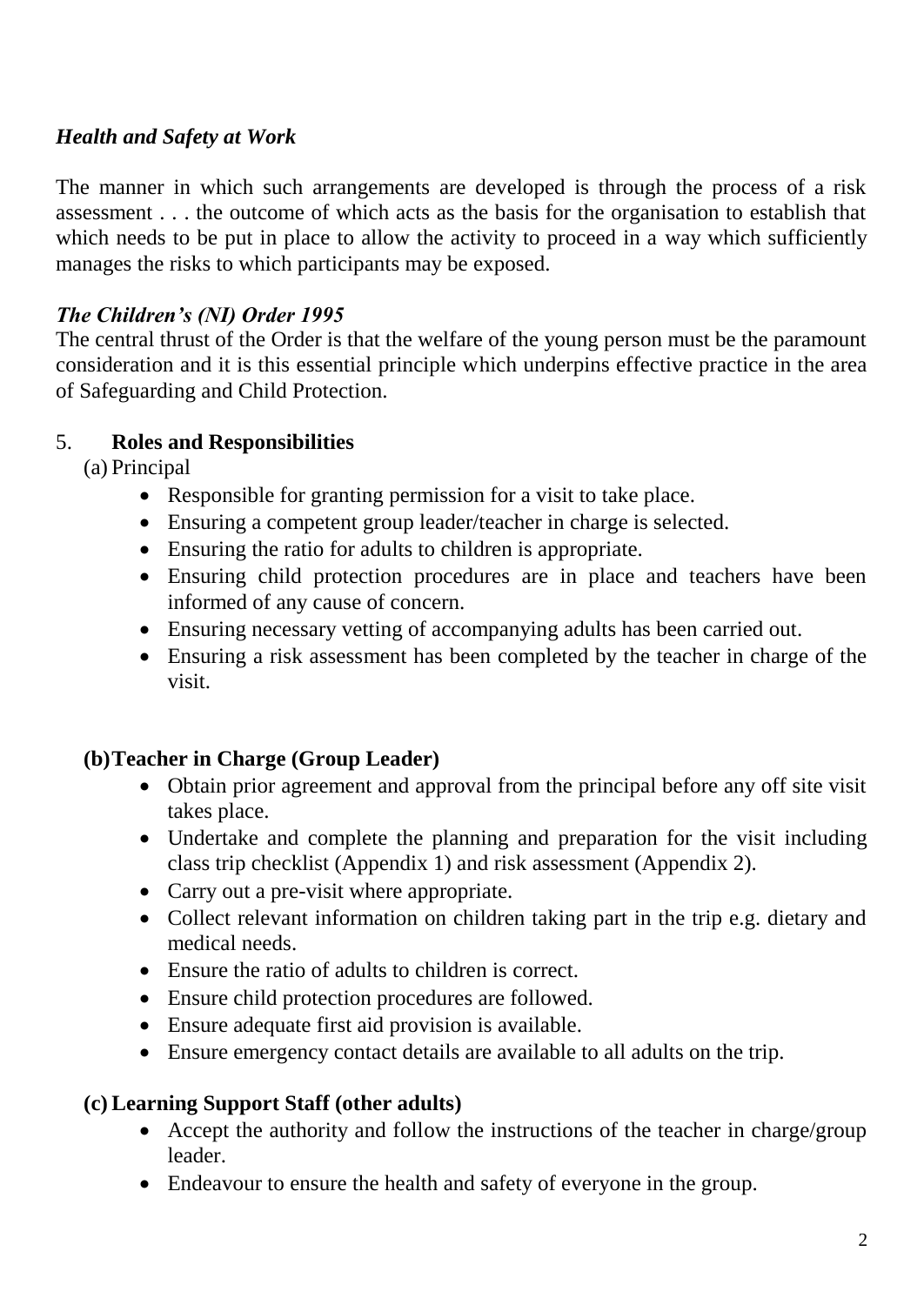- 6. Categories of Educational Visits
	- (a) Category 1 Curriculum based activities that occur on a regular basis within school hours e.g. swimming.
	- (b)Category 2 Day visits that may extend beyond school hours but are not overnight e.g. W5.
	- (c) Category 3 Residential visit of one or more nights away from home e.g. Carlingford Outdoor Pursuit Centre. Approval from the Board of Governors is required.

#### **7. Planning**

- Visits should, as far as possible, be planned into the curriculum at the beginning of the school year.
- Teachers must have a clear view of the purpose of the visit.
- Arrangements for each visit should be made well in advance.
- Complete the 'Educational Visits Checklist' (Appendix 1).
- Complete a Risk Assessment (Appendix 2).
- Collect parental consent forms for each visit.

#### **8. Preliminary Visit**

A preliminary visit is recommended, unless regular visits are made and the location is well known to staff. During a preliminary visit, staff should consider the dangers and difficulties that might arise during the visit. Knowledge of the location will inform the risk assessment.

At least six weeks prior to the intended visit (where possible) inform the principal of the time and place of the visit and ensure that it does not clash with any other school events. At the same time notify the school office staff who make bookings, including transport.

The cost of the visit should be calculated and should be discussed with the principal.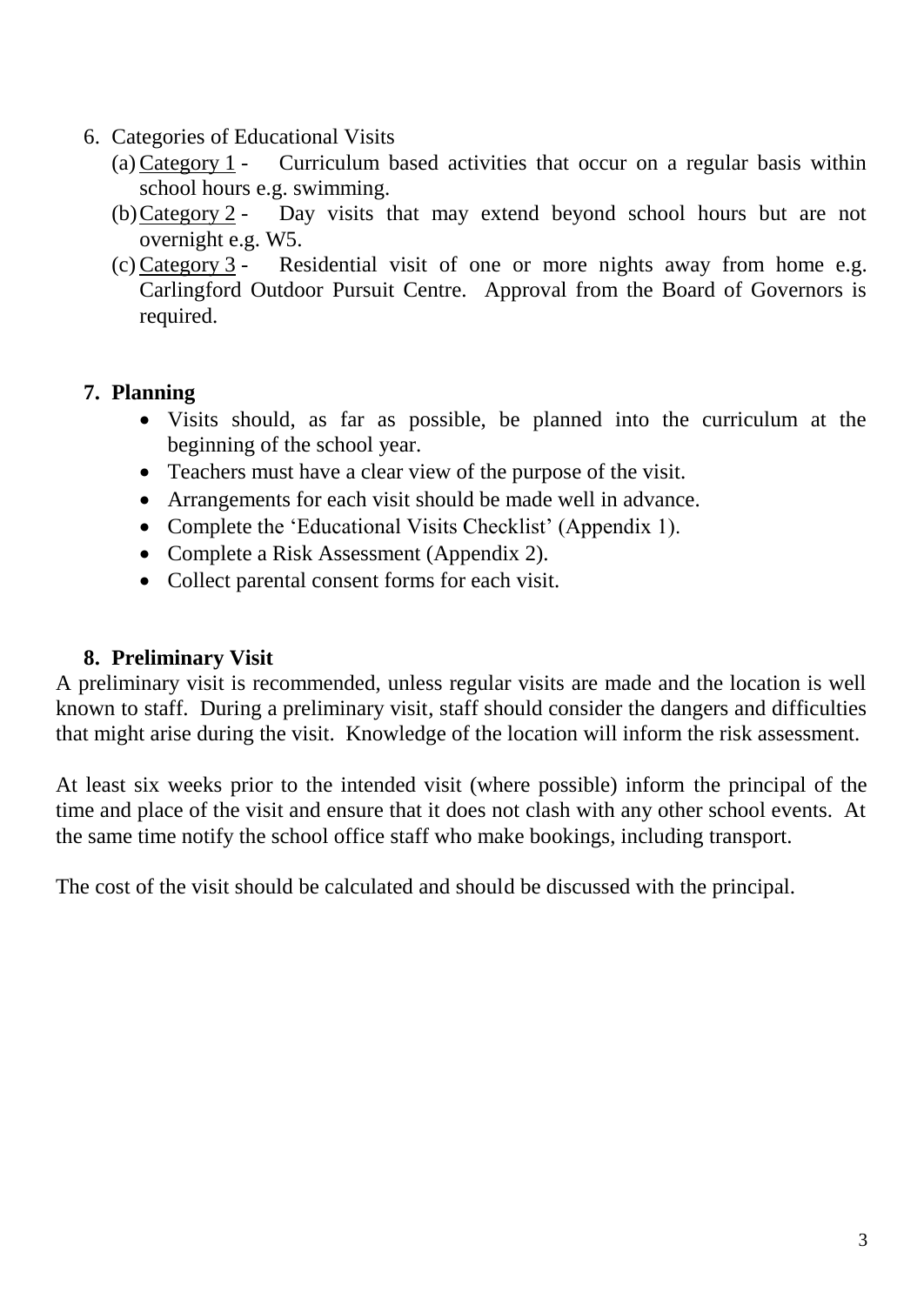#### **9. Notifying Parents**

- A letter should be drafted to parents on school headed paper. It should contain details of the visit including cost, purpose, travel arrangements, date and times of departure and arrival.
- Parents should be able to make an informed decision as to whether their child should go on the visit.
- Parents must complete and sign a reply slip indicating whether they wish their child to attend the visit or not.
- It is important that parents are informed of any hazardous activities they are consenting to.
- Parents must consent to school's policy of children not carrying mobile phones on any trips. All staff will carry mobile phones for emergencies.

## **10.Funding**

A charge cannot be imposed on the parents (with the exception of residential trips), but parents will be asked to make a voluntary contribution.

## **11.Supervision**

The minimum requirements for the number of escorts, set out in Education Visits Best Practice 2009 document is as follows:

| Key Stage               | Ratio |
|-------------------------|-------|
| <b>Foundation Stage</b> | 1:10  |
| Key Stages 1 & 2        | 1:15  |

The Principal and teacher in charge/group leader must be satisfied that the ratio of adults to children is appropriate for the particular educational visit. Extra adult supervision above the minimum recommended level may be deemed necessary in certain circumstances e.g. for any SEN need, behavioural issues, nature of the visit, etc. No visit of any nature should take place without at least 2 adults. Where possible vetted parents will be asked to assist with supervision. If none are available other parents can accompany groups and will not be left unsupervised.

## **12.First Aid**

- Before undertaking an educational visit, teachers should complete a risk assessment.
- Adequate first aid equipment must be brought. First aid kits must be checked well before the date of the visit to ensure they are adequately stocked.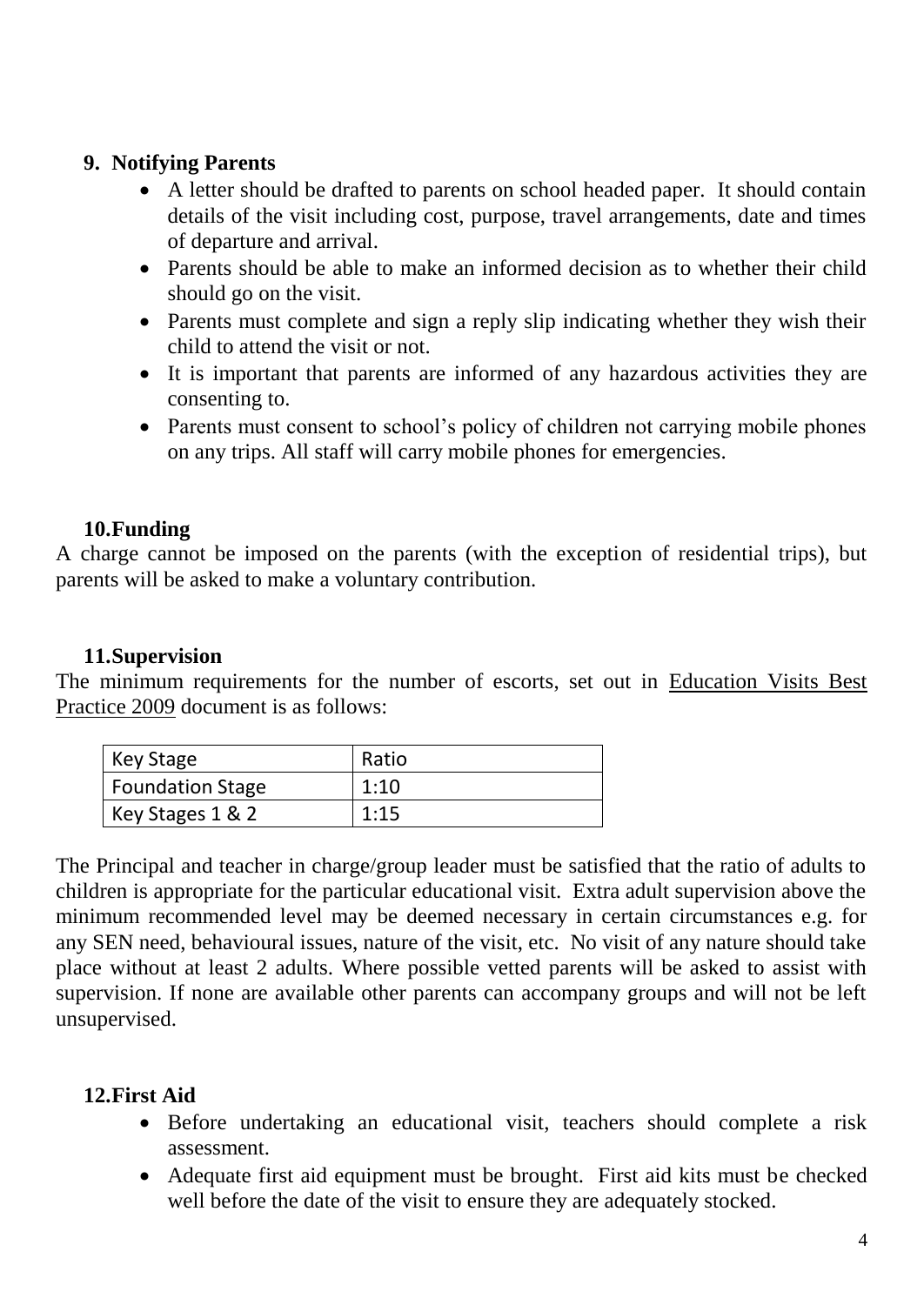- List all the children who need medication. All children who require inhalers and epi-pens should bring their medication with their name on it. Depending on age of children this will be kept by the member of staff with their group or by the child themselves.
- A mobile phone should be brought so that contact may be made with the school during the visit. In the case of residential trips, the teacher in charge/group leader must have contact numbers for the parents of all children on the trip.
- Follow the school's normal first aid procedures.

## **13.Journey**

Manoeuvring a group of children along streets and across roads is a task that carries enormous responsibility.

- Children should be kept under constant supervision.
- When walking in the street, children should walk two abreast and younger children should hold hands.
- There should be a staff member at the front and another at the back. Other adults should walk at intervals along the line.
- Keep children away from kerbs and pavement edges. Always use the safest crossing places available. If the group is large, consider taking them across the road in smaller groups.
- On the coach, children must have their own seat and every person must wear a seatbelt.
- An adult should sit at the front and near the emergency exit.
- There should be no eating or drinking on a coach.
- Ring school if the return journey is delayed and you expect to return later than the expected time.

## **14.Lunch**

The school kitchen will provide lunches for children entitled to free school meals.

## **15.Preparing Children for the visit**

- Discuss safety rules with the children.
- Discuss behaviour rules.
- Discuss the purpose of the visit with the children. Explain to them what they will see and do. Some children become anxious about visits, because they do not know what to expect.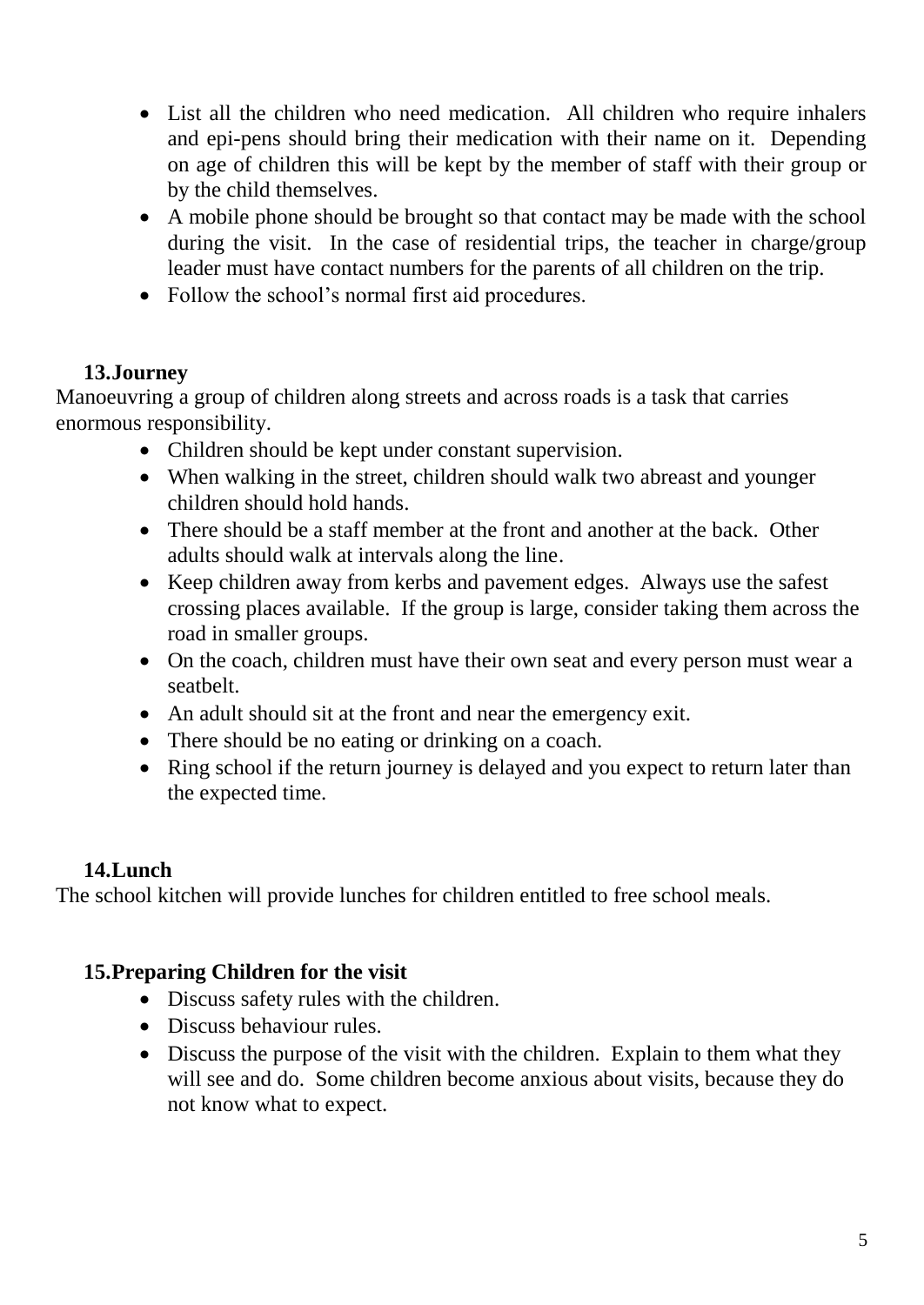## **16.Risk Assessment (Appendix 2)**

The underlying basis of health and safety care is to control risks. This is effectively achieved through risk assessment. When planning a visit all potential risks to children and adults should be assessed. A record must be kept of the risks identified.

Consideration needs to be given to -

- (i) Identification of hazards.
- (ii) Who might be affected?
- (iii) How risks might be reduced to an acceptable level.
- (iv) Can measures be implemented?
- (v) What contingency plans can be put into place if all else fails.

## **17.Communication with the school**

The teacher in charge/group leader must have a mobile phone with them to notify the school of any problems and if the time of return has been delayed.

## **18.Use of Private Cars**

- Teachers intending to use their cars to transport children must contact their insurance company to ensure that cover is in place.
- Where parties travel by private car the principal is responsible for ensuring that drivers and vehicles are covered by valid insurance and MOT.
- Safeguarding guidelines dictate no adult will travel in a car on a one-to-one basis.
- Staff will comply with current road safety regulations.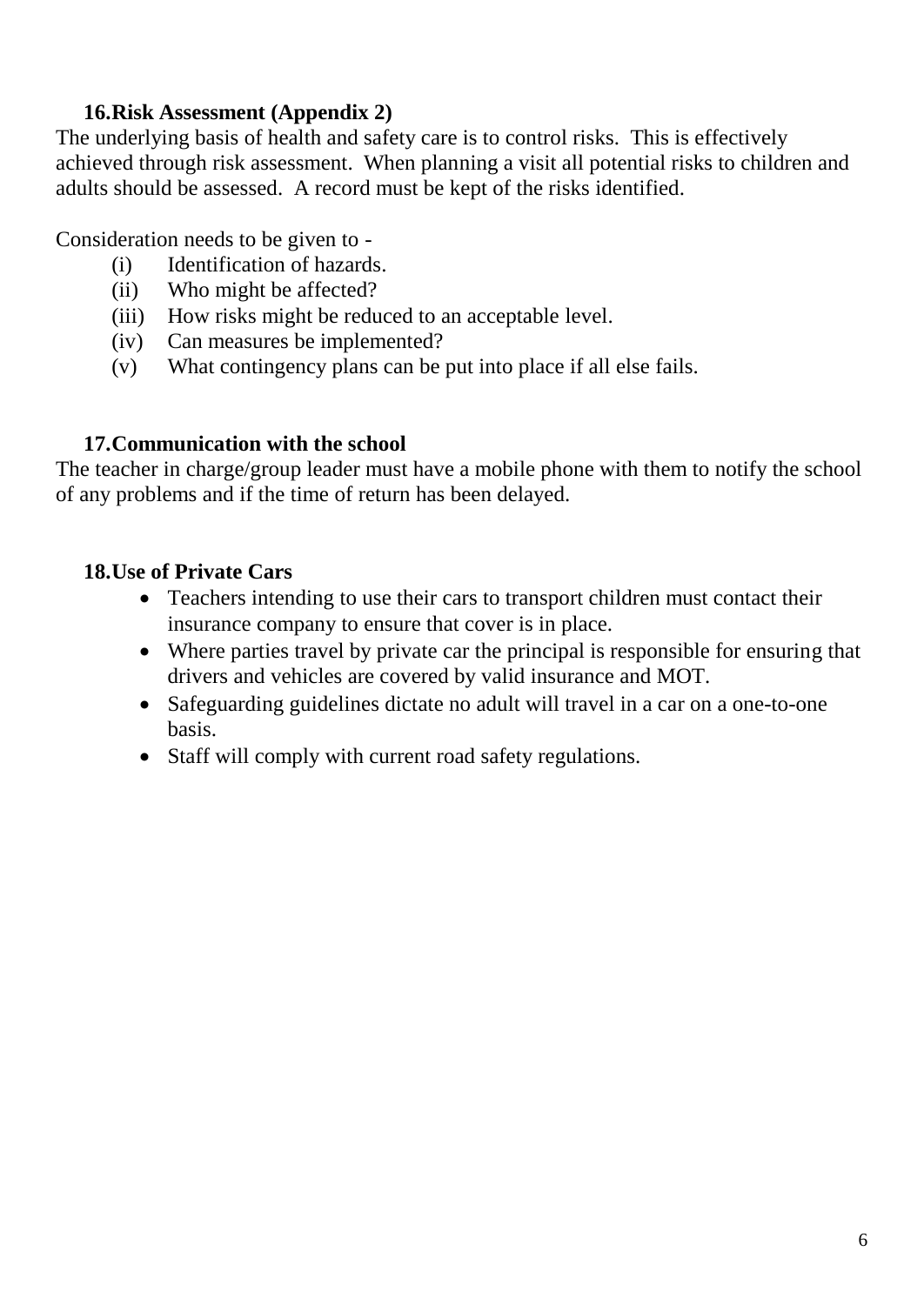## APPENDIX 1

## St. Comgall's Primary School - Educational Visits Checklist

| Teacher in charge /<br>  group leader: | Venue:         |  |
|----------------------------------------|----------------|--|
| Class(es) involved:                    | Date of visit: |  |

|     |                                                              | Yes | <b>No</b> |
|-----|--------------------------------------------------------------|-----|-----------|
| 1.  | The proposed visit has clear educational objectives          |     |           |
| 2.  | All relevant information regarding the proposed visit has    |     |           |
|     | been forwarded to the principal.                             |     |           |
| 3.  | Adult / Pupil ratio is appropriate and adults listed.        |     |           |
| 4.  | All adults have been Police checked.                         |     |           |
| 5.  | Parent consent forms have been collected.                    |     |           |
| 6.  | All relevant information (medical, dietary, contact details, |     |           |
|     | etc.) has been obtained.                                     |     |           |
| 7.  | Transport has been arranged from an approved supplier.       |     |           |
| 8.  | Appropriate management structures are in place in            |     |           |
|     | relation to safeguarding/child protection.                   |     |           |
| 9.  | All relevant information regarding the proposed visit has    |     |           |
|     | been forwarded to the principal.                             |     |           |
| 10. | Principal has approved the visit.                            |     |           |

# Residential Trips Only

|              |                                                            | Yes | No |
|--------------|------------------------------------------------------------|-----|----|
|              | Adequate insurance is in place to cover all aspects of the |     |    |
|              | educational trip.                                          |     |    |
|              | The overnight accommodation is appropriate.                |     |    |
| $\mathbf{3}$ | Staff are competent to provide the activities.             |     |    |
|              | Board of Governors has approved the residential trip.      |     |    |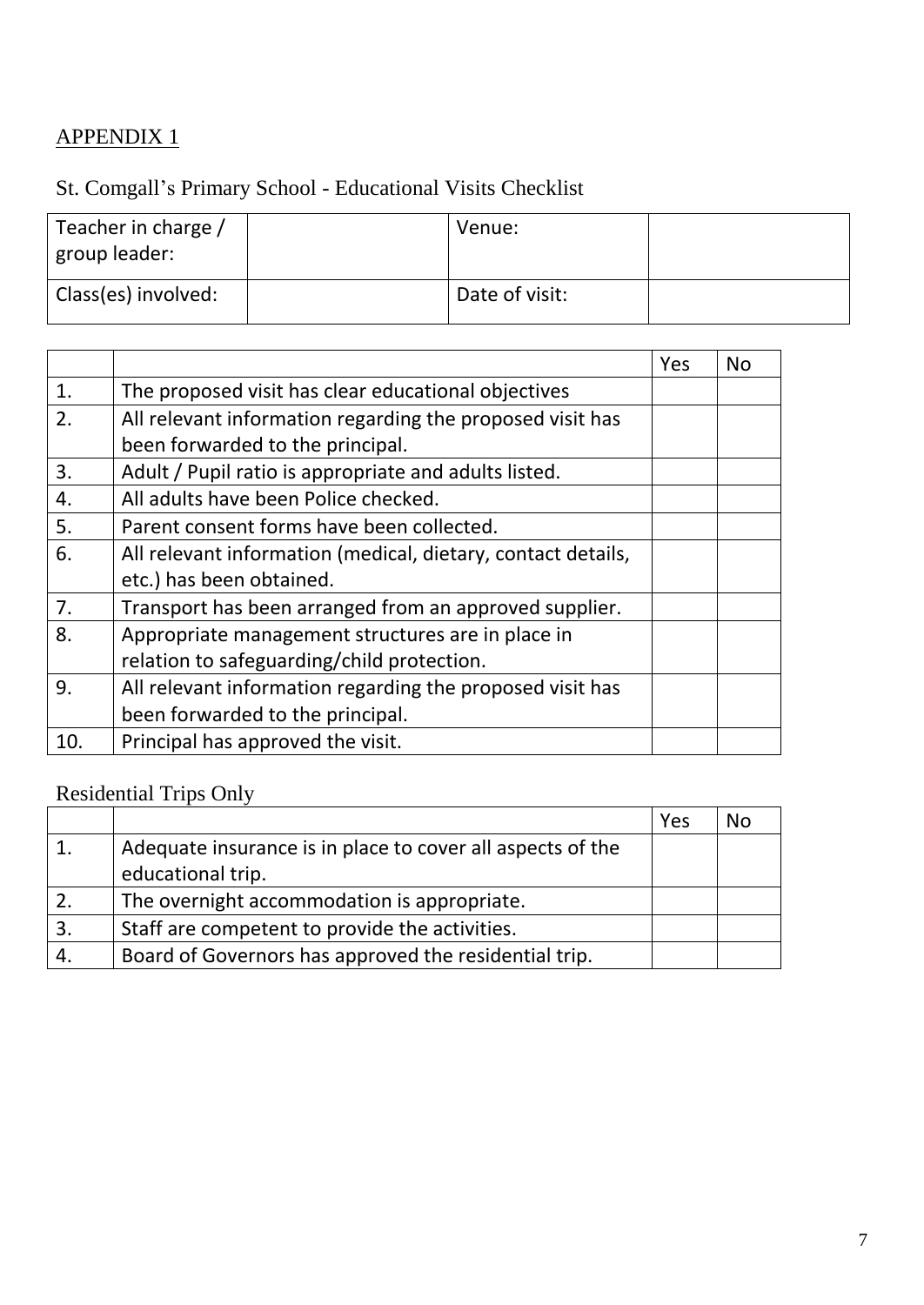# **Risk Assessment for**

#### **RISK RATING**

| <b>SEVERITY</b>                                  | <b>LIKELIHOOD</b> | <b>RISK RATING (SxL)</b> |
|--------------------------------------------------|-------------------|--------------------------|
| $1 = no$ injury or illness                       | $1 =$ very remote | <b>High 14+</b>          |
| $2 =$ first aid injury/illness                   | $2 =$ improbable  | Medium $5 - 13$          |
| 3= minor injury/illness (approx. 3 days off)     | $3 =$ possible    | Low 1-4                  |
| 4= major injury / illness (more than 3 days off) | $4 =$ Likely      |                          |
| 5 = fatal / debilitating injury                  | $5 =$ Certain     |                          |
|                                                  |                   |                          |

#### *IMPORTANT.*

*The final "Risk Rating" column should be completed by the Overall Visit Leader, and discussed with all other leaders, before giving signed approval.*

*The Risk Assessment should only be approved once all significant hazards have been identified, the control measures that will be implemented are agreed, AND the overall risk ratings are considered acceptable.*

*In most circumstances, if the Overall Residual Risk is considered "Med" or "High", the activity/event should be cancelled, or further control measures put in place to reduce the risk to "Low".*

#### **A. Trip covered by this assessment:**

- B. **Persons/Property exposed to risk: (Pupils and/or staff / parents etc)**
- C. **Those involved in the assessment/role:**
- D. **Background context/Any History of incidents/events/medical information:**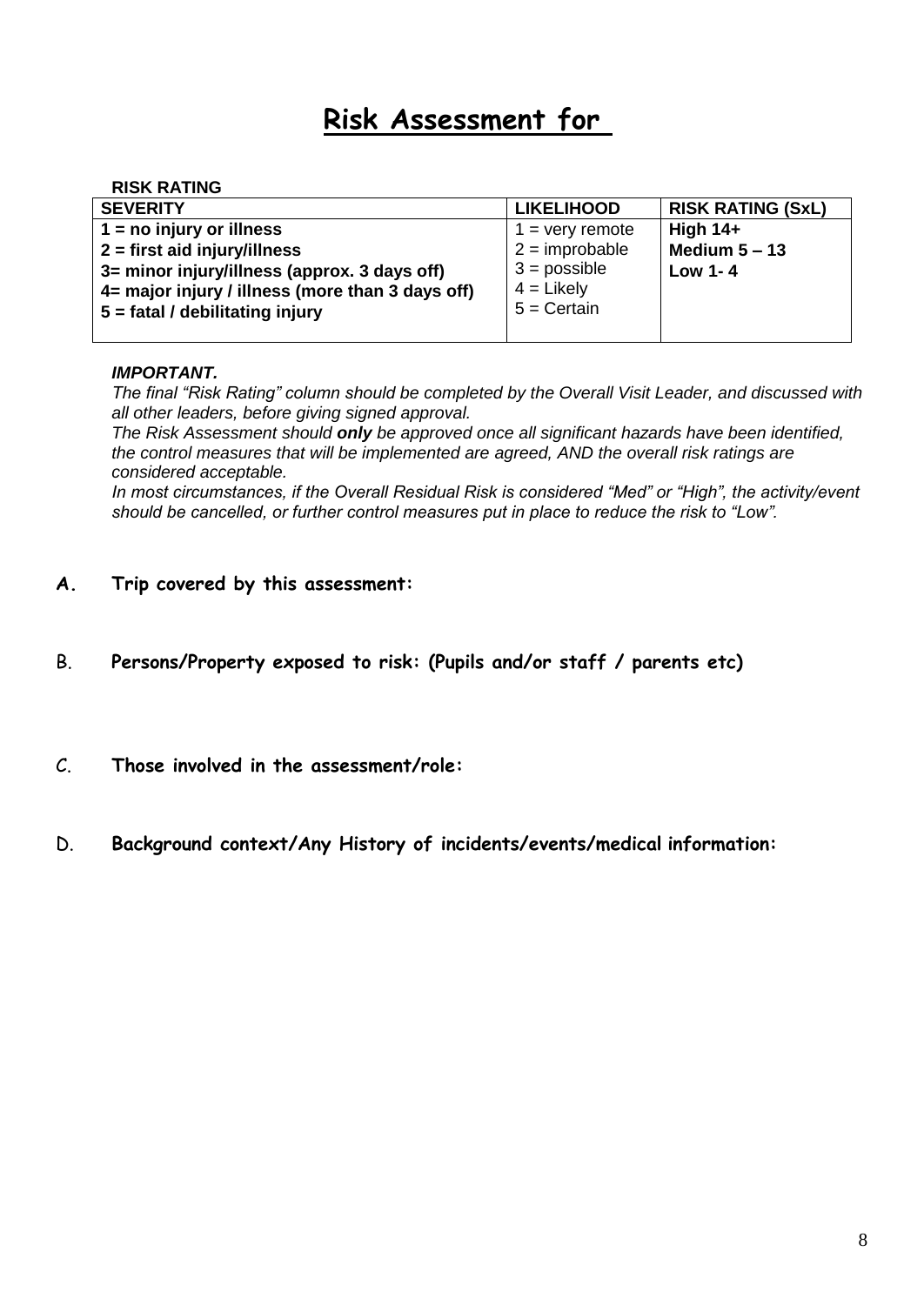## **Section E – Risk to Individual Pupils**

| 1. Identified Risk | 2. Severity 1-5 $\vert$ 3. Likelihood 1-5 | 4. Risk Factor<br>(Severity x<br>likelihood) | . 5. Further<br>measures required<br>'Yes/No) |
|--------------------|-------------------------------------------|----------------------------------------------|-----------------------------------------------|
|                    |                                           |                                              |                                               |

| $6.$<br>. Risks scoring 12 or more | Existing Precautions | .<br>Additional Actions<br>о., | By/When<br>Action |
|------------------------------------|----------------------|--------------------------------|-------------------|
|                                    |                      |                                |                   |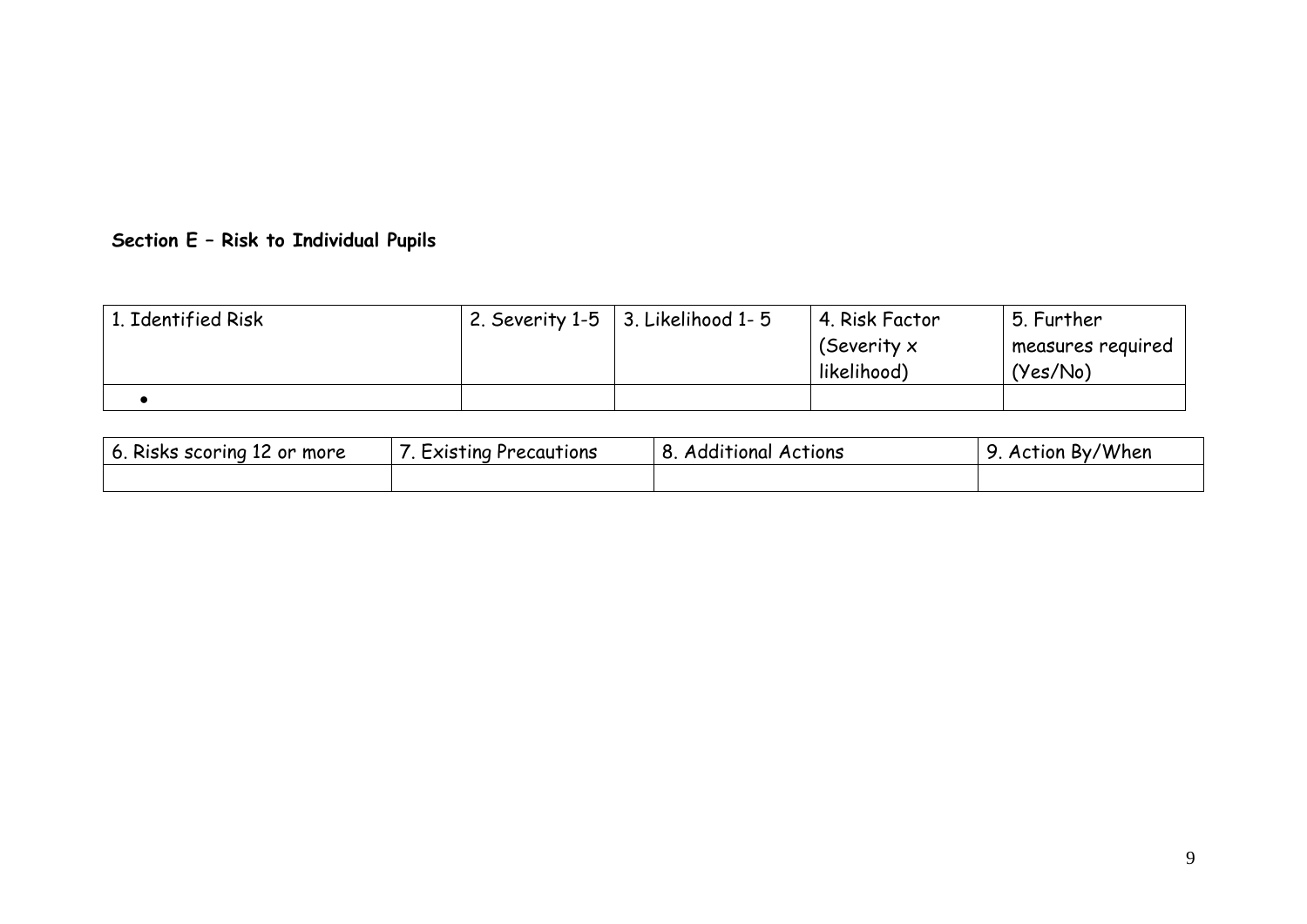#### **Section F – Risk to the group**

| 1. Identified Risk | 2. Severity 1-5 $\vert$ 3. Likelihood 1-5 | 4. Risk Factor<br>(Severity $x$<br>likelihood) | 5. Further<br>measures required<br>(Yes/No) |
|--------------------|-------------------------------------------|------------------------------------------------|---------------------------------------------|
|                    |                                           |                                                |                                             |

| 6. Risks scoring 12 or | 7. Existing Precautions | <b>8. Additional Actions</b> | 9. Action By/When |
|------------------------|-------------------------|------------------------------|-------------------|
| more                   |                         |                              |                   |
|                        |                         |                              |                   |